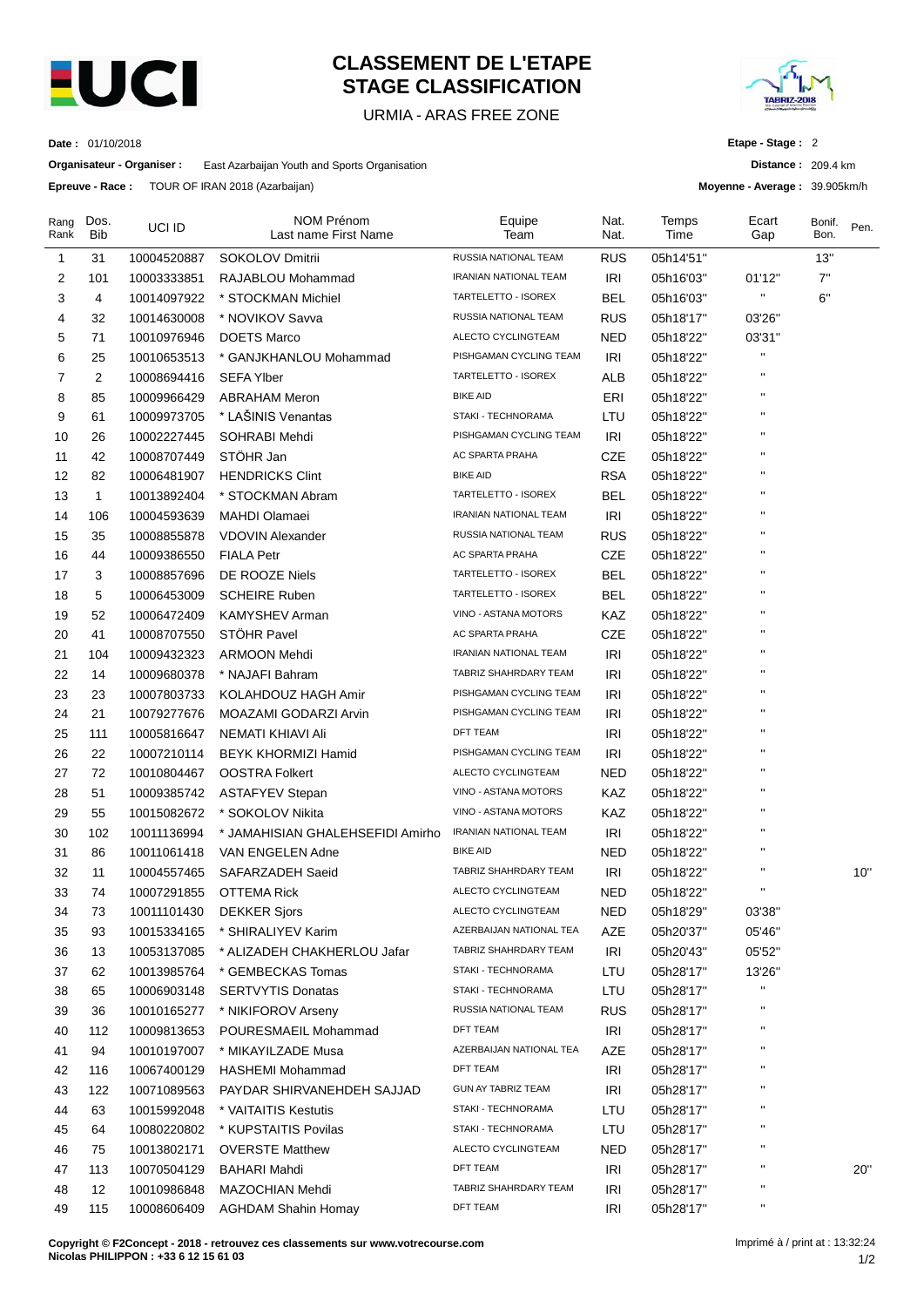| 50 | 114 | 10067246848 | * JAFAR ZADEH Morteza          | <b>DFT TEAM</b>              | IRI        | 05h28'17" | $\mathbf{H}$ |     |
|----|-----|-------------|--------------------------------|------------------------------|------------|-----------|--------------|-----|
| 51 | 125 | 10075503063 | NAJMI BONAB Hossein            | <b>GUN AY TABRIZ TEAM</b>    | IRI        | 05h28'17" | $\mathbf{H}$ |     |
| 52 | 121 | 10071089260 | SAHRAEI BONAB TOHID            | <b>GUN AY TABRIZ TEAM</b>    | IRI        | 05h28'17" | $\mathbf{H}$ |     |
| 53 | 54  | 10009816178 | * VOLOSHIN Alexey              | VINO - ASTANA MOTORS         | <b>KAZ</b> | 05h28'17" | $\mathbf{H}$ |     |
| 54 | 105 | 10006376419 | SEYEDGHALICHI Seyedmiladmohamm | <b>IRANIAN NATIONAL TEAM</b> | IRI        | 05h28'17" | $\mathbf{H}$ |     |
| 55 | 103 | 10007448671 | RAHMANIBEIRAGH Mohsen          | <b>IRANIAN NATIONAL TEAM</b> | IRI        | 05h28'17" | $\mathbf{H}$ | 20" |
| 56 | 24  | 10008789800 | <b>ARIYAN Behnam</b>           | PISHGAMAN CYCLING TEAM       | IRI        | 05h28'17" | $\mathbf{H}$ |     |
| 57 | 124 | 10071113916 | <b>SAJEDI Miraref</b>          | <b>GUN AY TABRIZ TEAM</b>    | IRI        | 05h28'17" | $\mathbf{H}$ |     |
| 58 | 53  | 10006088550 | NEPOMNYACHSHIY Yevgeniy        | VINO - ASTANA MOTORS         | KAZ        | 05h28'17" | $\mathbf{H}$ |     |
| 59 | 123 | 10006376621 | MOKHTARI MEMAR Farhad          | <b>GUN AY TABRIZ TEAM</b>    | IRI        | 05h28'17" | $\mathbf{H}$ |     |
| 60 | 126 | 10008712503 | <b>BAGHERI Esmaeil</b>         | <b>GUN AY TABRIZ TEAM</b>    | IRI        | 05h28'17" | $\mathbf{H}$ |     |
| 61 | 6   | 10006597495 | DE JONGHE Kevin                | TARTELETTO - ISOREX          | BEL        | 05h28'17" | $\mathbf{H}$ |     |
| 62 | 56  | 10011219446 | * SEMENOV Alexandr             | VINO - ASTANA MOTORS         | <b>KAZ</b> | 05h28'17" | $\mathbf{H}$ |     |
| 63 | 84  | 10054296439 | * KIPKEMBOI Salim              | <b>BIKE AID</b>              | KEN        | 05h28'17" | $\mathbf{H}$ |     |
| 64 | 43  | 10007650048 | KALOJÍROS Tomáš                | AC SPARTA PRAHA              | <b>CZE</b> | 05h28'17" | $\mathbf{H}$ |     |
| 65 | 33  | 10015769150 | * SMIRNOV Alexandr             | RUSSIA NATIONAL TEAM         | <b>RUS</b> | 05h28'17" | $\mathbf{H}$ |     |
| 66 | 83  | 10064580156 | * KAGIMU Charles               | <b>BIKE AID</b>              | <b>UGA</b> | 05h28'17" | $\mathbf{H}$ |     |
| 67 | 81  | 10009395947 | SCHÄFER Timo                   | <b>BIKE AID</b>              | <b>GER</b> | 05h28'38" | 13'47"       | 10" |
| 68 | 76  | 10004780565 | PIETERS Roy                    | ALECTO CYCLINGTEAM           | <b>NED</b> | 05h29'34" | 14'43"       |     |

**Aucun coureur hors-dÈlai / No OTL**

**Nombre de partants : 71**

**Aucun non partant - No DN** S

**ABANDONS - DNF**<br>Dossard/Bib 15 - GHAFFARI Vahid - TABRIZ SHAHRDARY TEAM - 10006088752<br>Dossard/Bib 45 - RYBA Jan - AC SPARTA PRAHA - 10009386449<br>Numbers : 2 **MISES HORS COURSE - DSQ** Dossard/Bib 96 - GAHRAMANLI Kanan - 10009737972 Numbers : 1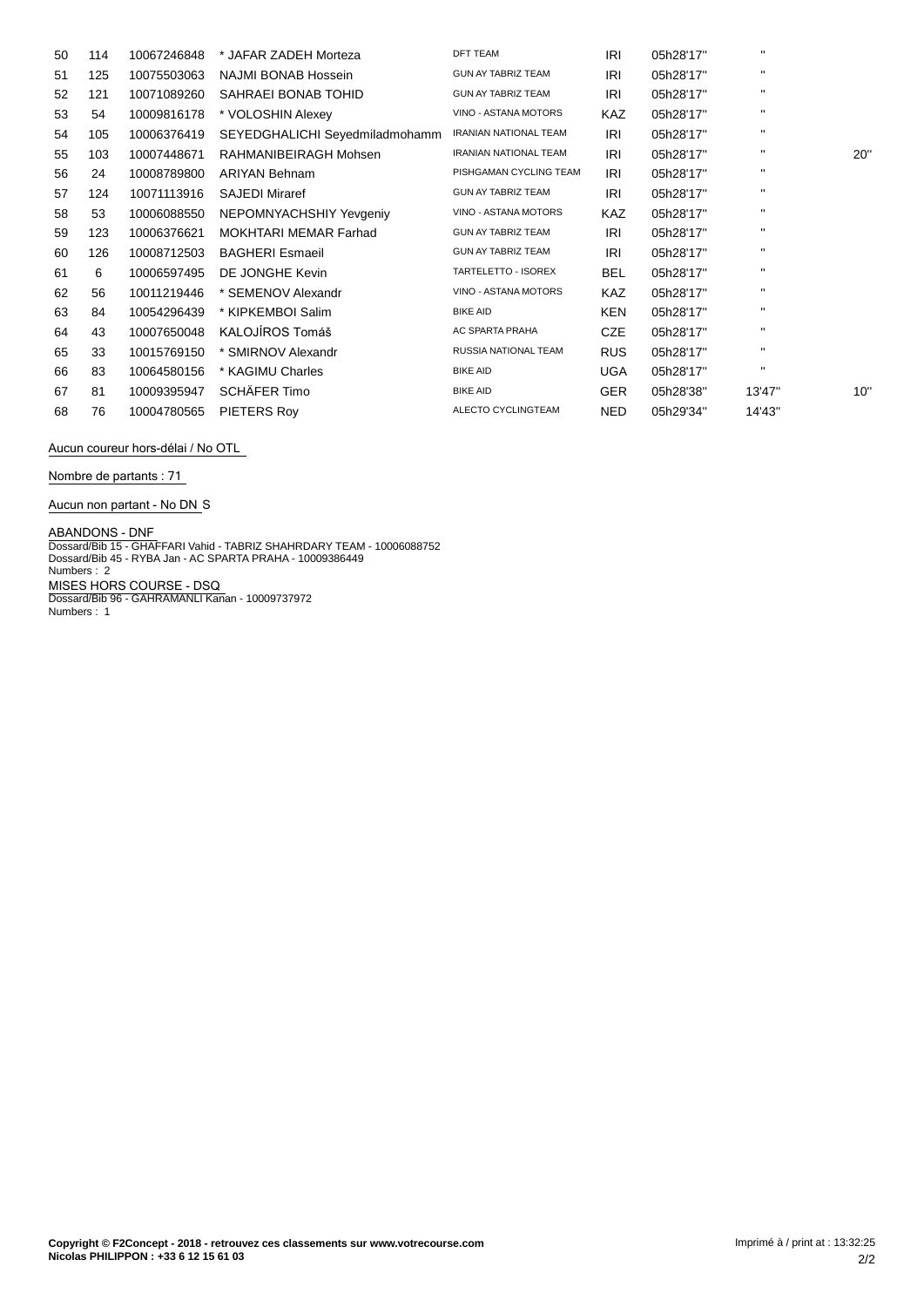

### **CLASSEMENT GENERAL GENERAL CLASSIFICATION**

### URMIA - ARAS FREE ZONE



**Distance :** 359.5 km

**Etape - Stage :** 2

**Date :** 01/10/2018

**Organisateur - Organiser :** East Azarbaijan Youth and Sports Organisation

**Epreuve - Race :** TOUR OF IRAN 2018 (Azarbaijan)

|              |                    |             |                                           |                              |              | Moyenne - Average: 41.479km/h |              |
|--------------|--------------------|-------------|-------------------------------------------|------------------------------|--------------|-------------------------------|--------------|
| Rang<br>Rank | Dos.<br><b>Bib</b> | UCI ID      | <b>NOM Prénom</b><br>Last name First Name | Equipe<br>Team               | Nat.<br>Nat. | Temps<br>Time                 | Ecart<br>Gap |
| 1            | 31                 | 10004520887 | <b>SOKOLOV Dmitrii</b>                    | RUSSIA NATIONAL TEAM         | <b>RUS</b>   | 08h39'44"                     |              |
| 2            | 25                 | 10010653513 | * GANJKHANLOU Mohammad                    | PISHGAMAN CYCLING TEAM       | <b>IRI</b>   | 08h43'16"                     | 03'32"       |
| 3            | 85                 | 10009966429 | ABRAHAM Meron                             | <b>BIKE AID</b>              | ERI          | 08h43'23"                     | 03'39"       |
| 4            | 74                 | 10007291855 | <b>OTTEMA Rick</b>                        | ALECTO CYCLINGTEAM           | <b>NED</b>   | 08h43'30"                     | 03'46"       |
| 5            | 1                  | 10013892404 | * STOCKMAN Abram                          | TARTELETTO - ISOREX          | <b>BEL</b>   | 08h43'31"                     | 03'47"       |
| 6            | 2                  | 10008694416 | <b>SEFA Ylber</b>                         | TARTELETTO - ISOREX          | ALB          | 08h43'32"                     | 03'48"       |
| 7            | 82                 | 10006481907 | <b>HENDRICKS Clint</b>                    | <b>BIKE AID</b>              | <b>RSA</b>   | 08h43'32"                     | $\mathbf{u}$ |
| 8            | 42                 | 10008707449 | STÖHR Jan                                 | AC SPARTA PRAHA              | <b>CZE</b>   | 08h43'32"                     | $\mathbf{H}$ |
| 9            | 61                 | 10009973705 | * LAŠINIS Venantas                        | STAKI - TECHNORAMA           | LTU          | 08h43'32"                     | $\mathbf{H}$ |
| 10           | 52                 | 10006472409 | <b>KAMYSHEV Arman</b>                     | VINO - ASTANA MOTORS         | KAZ          | 08h43'32"                     | $\mathbf{H}$ |
| 11           | 14                 | 10009680378 | * NAJAFI Bahram                           | TABRIZ SHAHRDARY TEAM        | <b>IRI</b>   | 08h43'32"                     | $\mathbf{H}$ |
| 12           | 55                 | 10015082672 | * SOKOLOV Nikita                          | VINO - ASTANA MOTORS         | KAZ          | 08h43'32"                     | $\mathbf{H}$ |
| 13           | 22                 | 10007210114 | <b>BEYK KHORMIZI Hamid</b>                | PISHGAMAN CYCLING TEAM       | <b>IRI</b>   | 08h43'32"                     | $\mathbf{H}$ |
| 14           | 72                 | 10010804467 | <b>OOSTRA Folkert</b>                     | ALECTO CYCLINGTEAM           | NED          | 08h44'12"                     | 04'28"       |
| 15           | 104                | 10009432323 | ARMOON Mehdi                              | <b>IRANIAN NATIONAL TEAM</b> | <b>IRI</b>   | 08h44'46"                     | 05'02"       |
| 16           | 4                  | 10014097922 | * STOCKMAN Michiel                        | TARTELETTO - ISOREX          | <b>BEL</b>   | 08h45'35"                     | 05'51"       |
| 17           | 101                | 10003333851 | RAJABLOU Mohammad                         | IRANIAN NATIONAL TEAM        | <b>IRI</b>   | 08h45'40"                     | 05'56"       |
| 18           | 32                 | 10014630008 | * NOVIKOV Savva                           | <b>RUSSIA NATIONAL TEAM</b>  | <b>RUS</b>   | 08h47'45"                     | 08'01"       |
| 19           | 71                 | 10010976946 | <b>DOETS Marco</b>                        | ALECTO CYCLINGTEAM           | <b>NED</b>   | 08h48'00"                     | 08'16"       |
| 20           | 3                  | 10008857696 | DE ROOZE Niels                            | TARTELETTO - ISOREX          | <b>BEL</b>   | 08h48'00"                     | $\mathbf{u}$ |
| 21           | 44                 | 10009386550 | <b>FIALA Petr</b>                         | AC SPARTA PRAHA              | <b>CZE</b>   | 08h48'00"                     | $\mathbf{H}$ |
| 22           | 5                  | 10006453009 | <b>SCHEIRE Ruben</b>                      | TARTELETTO - ISOREX          | <b>BEL</b>   | 08h48'00"                     | $\mathbf{H}$ |
| 23           | 26                 | 10002227445 | SOHRABI Mehdi                             | PISHGAMAN CYCLING TEAM       | <b>IRI</b>   | 08h48'00"                     | $\mathbf{H}$ |
| 24           | 23                 | 10007803733 | KOLAHDOUZ HAGH Amir                       | PISHGAMAN CYCLING TEAM       | <b>IRI</b>   | 08h48'00"                     | $\mathbf{H}$ |
| 25           | 41                 | 10008707550 | STÖHR Pavel                               | AC SPARTA PRAHA              | <b>CZE</b>   | 08h48'00"                     | $\mathbf{H}$ |
| 26           | 86                 | 10011061418 | VAN ENGELEN Adne                          | <b>BIKE AID</b>              | <b>NED</b>   | 08h48'00"                     | $\mathbf{H}$ |
| 27           | 35                 | 10008855878 | <b>VDOVIN Alexander</b>                   | RUSSIA NATIONAL TEAM         | <b>RUS</b>   | 08h48'00"                     | $\mathbf{H}$ |
| 28           | 21                 | 10079277676 | MOAZAMI GODARZI Arvin                     | PISHGAMAN CYCLING TEAM       | <b>IRI</b>   | 08h48'00"                     | $\mathbf{H}$ |
| 29           | 102                | 10011136994 | * JAMAHISIAN GHALEHSEFIDI Amirhoss        | <b>IRANIAN NATIONAL TEAM</b> | IRI          | 08h48'00"                     | $\mathbf{H}$ |
| 30           | 51                 | 10009385742 | <b>ASTAFYEV Stepan</b>                    | VINO - ASTANA MOTORS         | KAZ          | 08h48'00"                     | $\mathbf{H}$ |
| 31           | 11                 | 10004557465 | SAFARZADEH Saeid                          | TABRIZ SHAHRDARY TEAM        | <b>IRI</b>   | 08h48'10"                     | 08'26"       |
| 32           | 93                 | 10015334165 | * SHIRALIYEV Karim                        | AZERBAIJAN NATIONAL TEAM     | AZE          | 08h50'15"                     | 10'31"       |
| 33           | 106                | 10004593639 | MAHDI Olamaei                             | IRANIAN NATIONAL TEAM        | IRI          | 08h50'57"                     | 11'13"       |
| 34           | 111                | 10005816647 | NEMATI KHIAVI Ali                         | DFT TEAM                     | <b>IRI</b>   | 08h50'57"                     | $\mathbf{H}$ |
| 35           | 73                 | 10011101430 | <b>DEKKER Sjors</b>                       | ALECTO CYCLINGTEAM           | <b>NED</b>   | 08h51'09"                     | 11'25"       |
| 36           | 13                 | 10053137085 | * ALIZADEH CHAKHERLOU Jafar               | TABRIZ SHAHRDARY TEAM        | <b>IRI</b>   | 08h53'18"                     | 13'34"       |
| 37           | 43                 | 10007650048 | KALOJÍROS Tomáš                           | AC SPARTA PRAHA              | <b>CZE</b>   | 08h53'27"                     | 13'43"       |
| 38           | 36                 | 10010165277 | * NIKIFOROV Arseny                        | RUSSIA NATIONAL TEAM         | <b>RUS</b>   | 08h57'55"                     | 18'11"       |
| 39           | 75                 | 10013802171 | <b>OVERSTE Matthew</b>                    | ALECTO CYCLINGTEAM           | <b>NED</b>   | 08h57'55"                     |              |
| 40           | 94                 | 10010197007 | * MIKAYILZADE Musa                        | AZERBAIJAN NATIONAL TEAM     | AZE          | 08h57'55"                     |              |
| 41           | 54                 | 10009816178 | * VOLOSHIN Alexey                         | VINO - ASTANA MOTORS         | KAZ          | 08h57'55"                     |              |
| 42           | 33                 | 10015769150 | * SMIRNOV Alexandr                        | RUSSIA NATIONAL TEAM         | <b>RUS</b>   | 08h57'55"                     | п            |
| 43           | 84                 | 10054296439 | * KIPKEMBOI Salim                         | <b>BIKE AID</b>              | <b>KEN</b>   | 08h57'55"                     | $\mathbf{H}$ |
| 44           | 24                 | 10008789800 | <b>ARIYAN Behnam</b>                      | PISHGAMAN CYCLING TEAM       | IRI          | 08h57'55"                     | $\mathbf{H}$ |
| 45           | 123                | 10006376621 | MOKHTARI MEMAR Farhad                     | GUN AY TABRIZ TEAM           | IRI          | 08h57'55"                     |              |
| 46           | 53                 | 10006088550 | NEPOMNYACHSHIY Yevgeniy                   | VINO - ASTANA MOTORS         | KAZ          | 08h57'55"                     |              |
| 47           | 56                 | 10011219446 | * SEMENOV Alexandr                        | VINO - ASTANA MOTORS         | KAZ          | 08h57'55"                     | $\mathbf{H}$ |
| 48           | 122                | 10071089563 | PAYDAR SHIRVANEHDEH SAJJAD                | GUN AY TABRIZ TEAM           | <b>IRI</b>   | 08h58'21"                     | 18'37"       |
| 49           | 114                | 10067246848 | * JAFAR ZADEH Morteza                     | DFT TEAM                     | <b>IRI</b>   | 09h00'49"                     | 21'05"       |
|              |                    |             |                                           |                              |              |                               |              |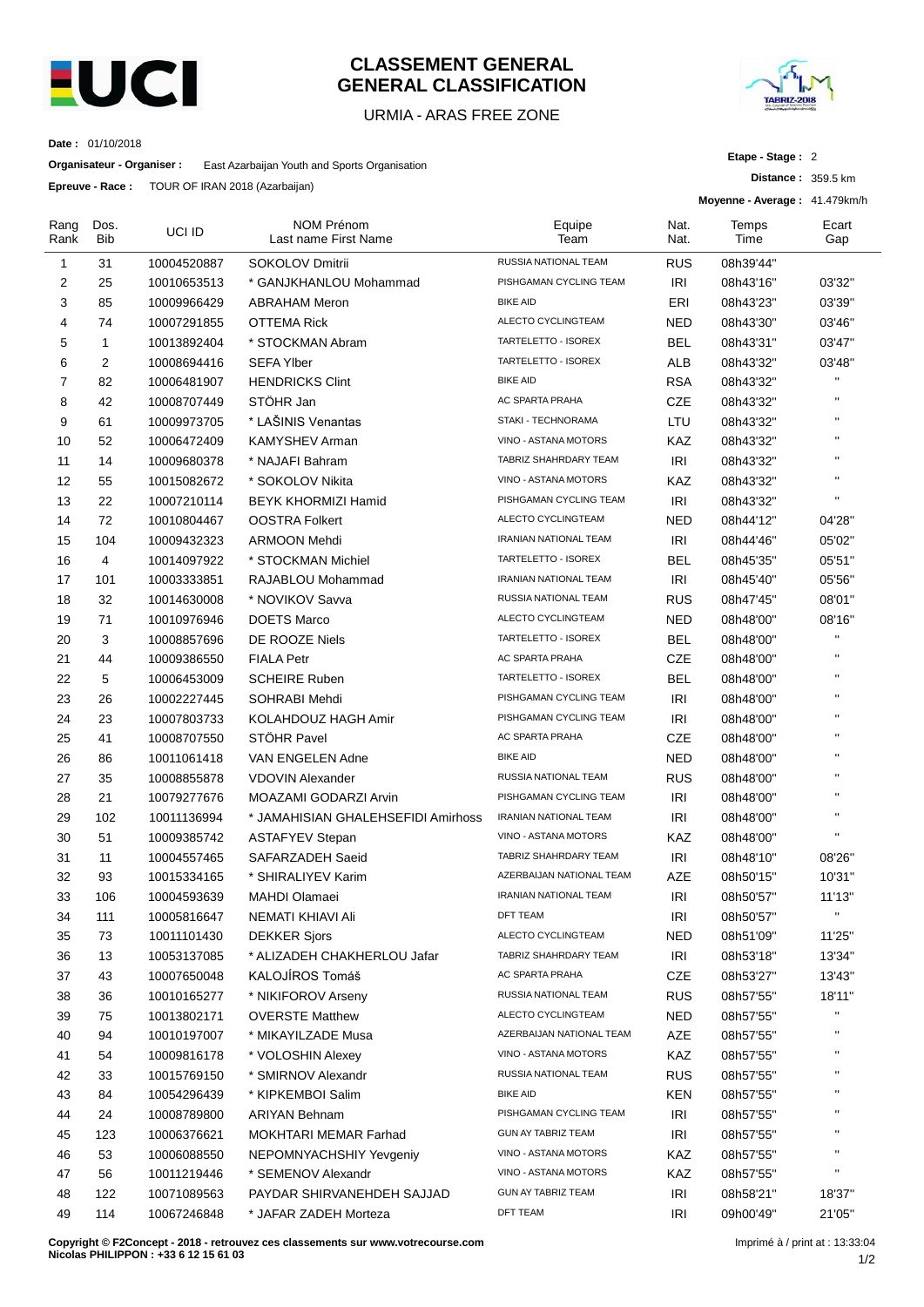| 50 | 112 | 10009813653 | POURESMAEIL Mohammad             | <b>DFT TEAM</b>              | IRI        | 09h00'52" | 21'08"       |
|----|-----|-------------|----------------------------------|------------------------------|------------|-----------|--------------|
| 51 | 115 | 10008606409 | <b>AGHDAM Shahin Homay</b>       | <b>DFT TEAM</b>              | IRI        | 09h00'52" |              |
| 52 | 12  | 10010986848 | MAZOCHIAN Mehdi                  | TABRIZ SHAHRDARY TEAM        | IRI        | 09h00'52" | п.           |
| 53 | 121 | 10071089260 | SAHRAEI BONAB TOHID              | <b>GUN AY TABRIZ TEAM</b>    | <b>IRI</b> | 09h00'52" | $\mathbf{H}$ |
| 54 | 6   | 10006597495 | DE JONGHE Kevin                  | TARTELETTO - ISOREX          | <b>BEL</b> | 09h00'52" | $\mathbf{H}$ |
| 55 | 105 | 10006376419 | SEYEDGHALICHI Seyedmiladmohammad | <b>IRANIAN NATIONAL TEAM</b> | IRI        | 09h00'52" | $\mathbf{H}$ |
| 56 | 124 | 10071113916 | <b>SAJEDI Miraref</b>            | <b>GUN AY TABRIZ TEAM</b>    | IRI        | 09h00'52" | $\mathbf{H}$ |
| 57 | 83  | 10064580156 | * KAGIMU Charles                 | <b>BIKE AID</b>              | <b>UGA</b> | 09h00'57" | 21'13"       |
| 58 | 125 | 10075503063 | NAJMI BONAB Hossein              | <b>GUN AY TABRIZ TEAM</b>    | IRI        | 09h01'02" | 21'18"       |
| 59 | 103 | 10007448671 | RAHMANIBEIRAGH Mohsen            | <b>IRANIAN NATIONAL TEAM</b> | IRI        | 09h01'12" | 21'28"       |
| 60 | 81  | 10009395947 | SCHÄFER Timo                     | <b>BIKE AID</b>              | <b>GER</b> | 09h01'28" | 21'44"       |
| 61 | 126 | 10008712503 | <b>BAGHERI Esmaeil</b>           | <b>GUN AY TABRIZ TEAM</b>    | IRI        | 09h02'05" | 22'21"       |
| 62 | 76  | 10004780565 | PIETERS Roy                      | ALECTO CYCLINGTEAM           | <b>NED</b> | 09h02'09" | 22'25"       |
| 63 | 116 | 10067400129 | <b>HASHEMI Mohammad</b>          | <b>DFT TEAM</b>              | IRI        | 09h08'45" | 29'01"       |
| 64 | 65  | 10006903148 | <b>SERTVYTIS Donatas</b>         | <b>STAKI - TECHNORAMA</b>    | LTU        | 09h08'50" | 29'06"       |
| 65 | 63  | 10015992048 | * VAITAITIS Kestutis             | <b>STAKI - TECHNORAMA</b>    | LTU        | 09h08'50" | $\mathbf{H}$ |
| 66 | 64  | 10080220802 | * KUPSTAITIS Povilas             | STAKI - TECHNORAMA           | LTU        | 09h08'50" | $\mathbf{H}$ |
| 67 | 62  | 10013985764 | * GEMBECKAS Tomas                | <b>STAKI - TECHNORAMA</b>    | LTU        | 09h16'11" | 36'27"       |
| 68 | 113 | 10070504129 | <b>BAHARI Mahdi</b>              | <b>DFT TEAM</b>              | IRI        | 09h19'08" | 39'24"       |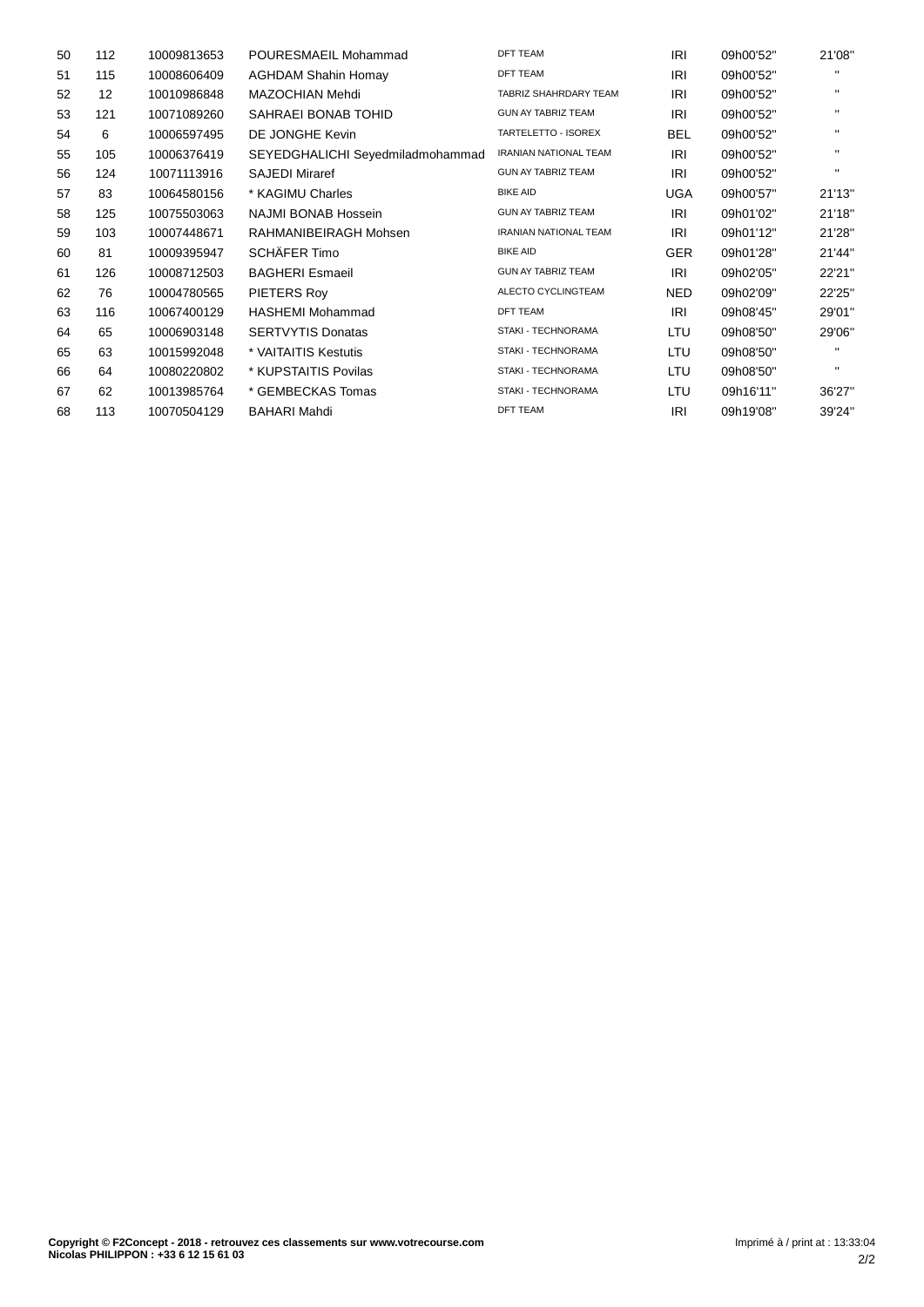

# **CLASSEMENT DES SPRINTS SPRINTS CLASSIFICATION**



**Etape - Stage :** 2

URMIA - ARAS FREE ZONE

**Date :** 01/10/2018

**Organisateur - Organiser :** East Azarbaijan Youth and Sports Organisation

**Epreuve - Race :** TOUR OF IRAN 2018 (Azarbaijan)

### **Classement de l'étape - Stage classification Classement général - General classification**

| Rq | Dos. | Nom Prénom              | Nat.       | Equipe     | Pts           | Bon. | n.u<br>Rk | טש.<br><b>Bib</b> | <b>INUILLETEILUILL</b><br>Last name First name | <b>N° licence UCI</b><br>UCI Code | Equipe<br>Team | Pts |
|----|------|-------------------------|------------|------------|---------------|------|-----------|-------------------|------------------------------------------------|-----------------------------------|----------------|-----|
|    |      | km $147.6 - SPRINT No1$ |            |            |               |      |           | 25                | GANJKHANLOU Mohammad                           |                                   | <b>PKY</b>     | 12  |
|    | 31   | SOKOLOV Dmitrii         | <b>RUS</b> | <b>RUS</b> | 6             |      |           | 31                | SOKOLOV Dmitrii                                |                                   | <b>RUS</b>     |     |
| 2  | 4    | STOCKMAN Michiel        | BEL        | TIS        |               |      |           | 85                | <b>ABRAHAM Meron</b>                           |                                   | <b>BAI</b>     |     |
|    | 101  | RAJABLOU Mohammad       | <b>IRI</b> | IRI        | $\mathcal{D}$ |      | 4         | 74                | <b>OTTEMA Rick</b>                             |                                   | <b>ALE</b>     |     |
|    |      |                         |            |            |               |      |           |                   |                                                |                                   | T <sub>1</sub> |     |

| Nat. | Equipe     | Pts | Bon. | Rq<br>Rk | Bib | Dos. Nom Prénom<br>Last name First name | N° licence UCI<br>UCI Code | Equipe<br>Team | Pts             |
|------|------------|-----|------|----------|-----|-----------------------------------------|----------------------------|----------------|-----------------|
|      |            |     |      | 1        | 25  | GANJKHANLOU Mohammad                    |                            | <b>PKY</b>     | 12 <sup>2</sup> |
| RUS  | <b>RUS</b> | 6   | 3    | 2        | 31  | SOKOLOV Dmitrii                         |                            | <b>RUS</b>     | 6               |
| BEL  | TIS        | 4   | 2    | 3        | 85  | <b>ABRAHAM Meron</b>                    |                            | <b>BAI</b>     | 6               |
| IRI  | <b>IRI</b> | 2   | 1    | 4        | 74  | OTTEMA Rick                             |                            | <b>ALE</b>     | $\overline{4}$  |
|      |            |     |      | 5        | 4   | <b>STOCKMAN Michiel</b>                 |                            | <b>TIS</b>     | $\overline{4}$  |
|      |            |     |      | 6        |     | STOCKMAN Abram                          |                            | <b>TIS</b>     | 2               |
|      |            |     |      | 7        | 101 | RAJABLOU Mohammad                       |                            | IRI            | 2               |
|      |            |     |      |          |     |                                         |                            |                |                 |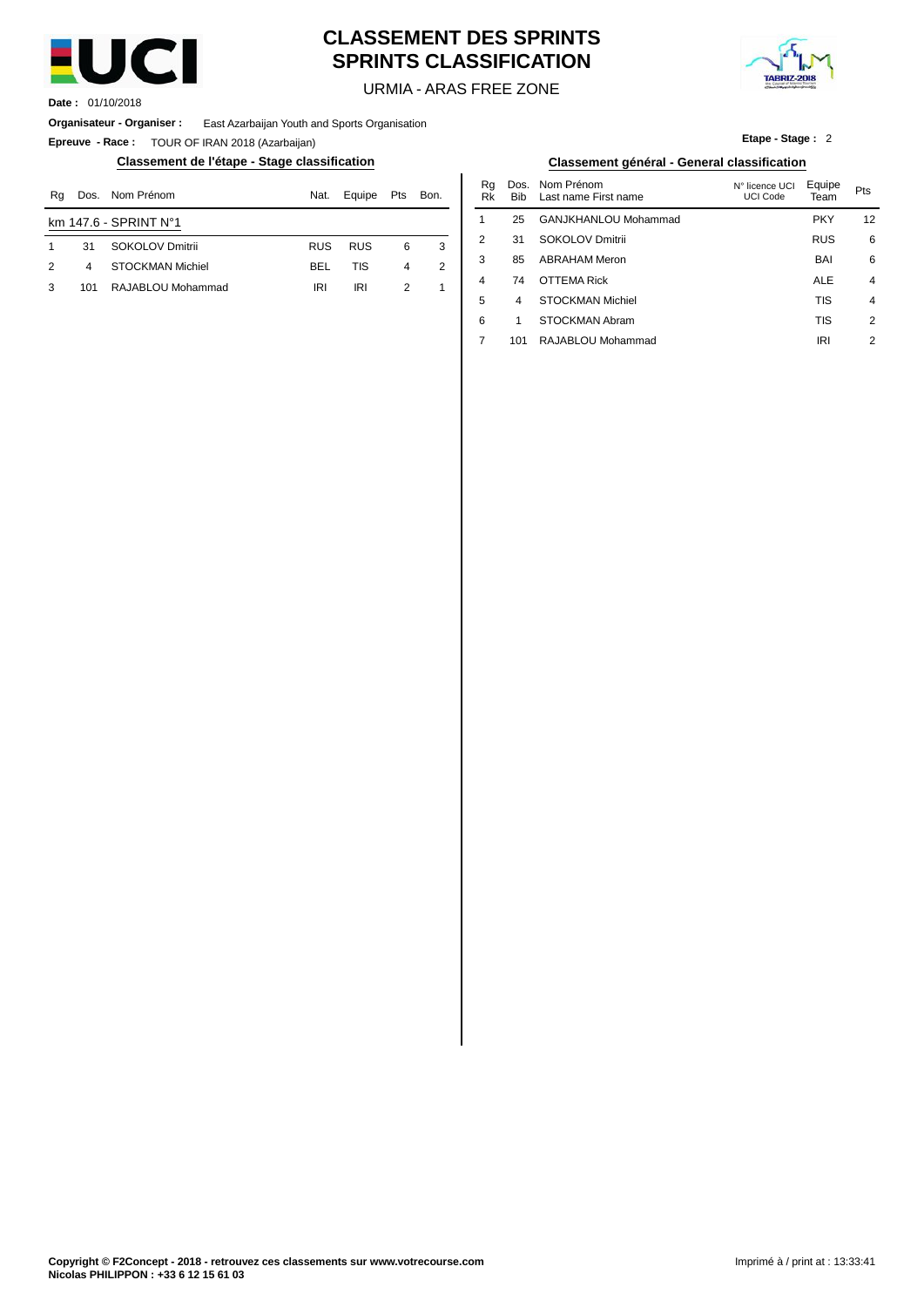

# **MEILLEUR GRIMPEUR MOUNTAIN CLASSIFICATION**



URMIA - ARAS FREE ZONE

01/10/2018 **Date :**

### **Organisateur - Organiser :** East Azarbaijan Youth and Sports Organisation

**Epreuve - Race:** TOUR OF IRAN 2018 (Azarbaijan)

### **Classement de l'étape - Stage classification Classement général - General classification**

| Rg<br><b>Rk</b> | Dos.<br><b>Bib</b> | Nom Prénom<br>Last name First name | Nat.       | Equipe<br>Team | Pts            | Bon. | Rq<br><b>Rk</b> | Dos.<br><b>Bib</b> | Nom Prénom<br>Last name First r |
|-----------------|--------------------|------------------------------------|------------|----------------|----------------|------|-----------------|--------------------|---------------------------------|
|                 |                    | km 52.6 - KOM N°1 (CAT 1)          |            |                |                |      | 1               | 11                 | SAFARZADEH S                    |
| $\mathbf{1}$    | 11                 | SAFARZADEH Saeid                   | <b>IRI</b> | <b>TST</b>     | 15             |      | $\overline{2}$  | 32                 | <b>NOVIKOV Savva</b>            |
| $\overline{2}$  | 32                 | <b>NOVIKOV Savva</b>               | <b>RUS</b> | <b>RUS</b>     | 12             |      | 3               | 23                 | KOLAHDOUZ H                     |
| 3               | 23                 | KOLAHDOUZ HAGH Amir                | IRI        | <b>PKY</b>     | 10             |      | 4               | 31                 | <b>SOKOLOV Dmitr</b>            |
| 4               | 13                 | ALIZADEH CHAKHERLOU Jafar          | <b>IRI</b> | <b>TST</b>     | 8              |      | 5               | 4                  | <b>STOCKMAN Mic</b>             |
| 5               | 86                 | VAN ENGELEN Adne                   | <b>NED</b> | <b>BAI</b>     | 6              |      | 6               | 13                 | <b>ALIZADEH CHA</b>             |
| 6               | 35                 | <b>VDOVIN Alexander</b>            | <b>RUS</b> | <b>RUS</b>     | 4              |      | 7               | 86                 | VAN ENGELEN.                    |
| $\overline{7}$  | 115                | <b>AGHDAM Shahin Homay</b>         | <b>IRI</b> | <b>DFT</b>     | $\overline{2}$ |      | 8               | 2                  | <b>SEFA Ylber</b>               |
| 8               | 41                 | STÖHR Pavel                        | <b>CZE</b> | <b>ACS</b>     | 1              |      | 9               | 35                 | <b>VDOVIN Alexand</b>           |
|                 |                    |                                    |            |                |                |      | 10              | 101                | RAJABLOU Moh                    |
|                 |                    | km 101.4 - KOM N°2 (CAT 4)         |            |                |                |      | 11              | 22                 | <b>BEYK KHORMIZ</b>             |
| $\mathbf{1}$    | 4                  | <b>STOCKMAN Michiel</b>            | <b>BEL</b> | <b>TIS</b>     | 4              |      | 12              | 115                | <b>AGHDAM Shahir</b>            |
| 2               | 31                 | SOKOLOV Dmitrii                    | <b>RUS</b> | <b>RUS</b>     | 2              |      | 13              | 72                 | <b>OOSTRA Folker</b>            |
| 3               | 101                | RAJABLOU Mohammad                  | <b>IRI</b> | <b>IRI</b>     | 1              |      | 14              | 41                 | STÖHR Pavel                     |
|                 |                    |                                    |            |                |                |      |                 |                    |                                 |
|                 |                    | km 187.1 - KOM N°3 (CAT 3)         |            |                |                |      |                 |                    |                                 |
| $\mathbf{1}$    | 31                 | <b>SOKOLOV Dmitrii</b>             | <b>RUS</b> | <b>RUS</b>     | 6              |      |                 |                    |                                 |
| $\overline{2}$  | 4                  | <b>STOCKMAN Michiel</b>            | <b>BEL</b> | <b>TIS</b>     | 4              |      |                 |                    |                                 |
| 3               | 101                | RAJABLOU Mohammad                  | <b>IRI</b> | <b>IRI</b>     | $\overline{2}$ |      |                 |                    |                                 |
| 4               | 23                 | KOLAHDOUZ HAGH Amir                | <b>IRI</b> | <b>PKY</b>     | 1              |      |                 |                    |                                 |

|  | Etape - Stage: 2 |  |
|--|------------------|--|
|--|------------------|--|

| Bon. | Rg<br><b>Rk</b> | Dos.<br><b>Bib</b> | Nom Prénom<br>Last name First name | UCI ID      | Equipe<br>Team | Pts            |
|------|-----------------|--------------------|------------------------------------|-------------|----------------|----------------|
|      | 1               | 11                 | SAFARZADEH Saeid                   | 10004557465 | <b>TST</b>     | 15             |
|      | $\overline{2}$  | 32                 | <b>NOVIKOV Savva</b>               | 10014630008 | <b>RUS</b>     | 12             |
|      | 3               | 23                 | KOLAHDOUZ HAGH Amir                | 10007803733 | <b>PKY</b>     | 11             |
|      | 4               | 31                 | SOKOLOV Dmitrii                    | 10004520887 | <b>RUS</b>     | 8              |
|      | 5               | 4                  | <b>STOCKMAN Michiel</b>            | 10014097922 | <b>TIS</b>     | 8              |
|      | 6               | 13                 | ALIZADEH CHAKHERLOU Jafar          | 10053137085 | <b>TST</b>     | 8              |
|      | 7               | 86                 | VAN ENGELEN Adne                   | 10011061418 | BAI            | 6              |
|      | 8               | 2                  | <b>SEFA Ylber</b>                  | 10008694416 | <b>TIS</b>     | $\overline{4}$ |
|      | 9               | 35                 | <b>VDOVIN Alexander</b>            | 10008855878 | <b>RUS</b>     | $\overline{4}$ |
|      | 10              | 101                | RAJABLOU Mohammad                  | 10003333851 | <b>IRI</b>     | 3              |
|      | 11              | 22                 | <b>BEYK KHORMIZI Hamid</b>         | 10007210114 | <b>PKY</b>     | $\overline{2}$ |
|      | 12              | 115                | <b>AGHDAM Shahin Homay</b>         | 10008606409 | DFT            | $\overline{2}$ |
|      | 13              | 72                 | <b>OOSTRA Folkert</b>              | 10010804467 | <b>ALE</b>     | 1              |
|      | 14              | 41                 | STÖHR Pavel                        | 10008707550 | ACS            | 1              |
|      |                 |                    |                                    |             |                |                |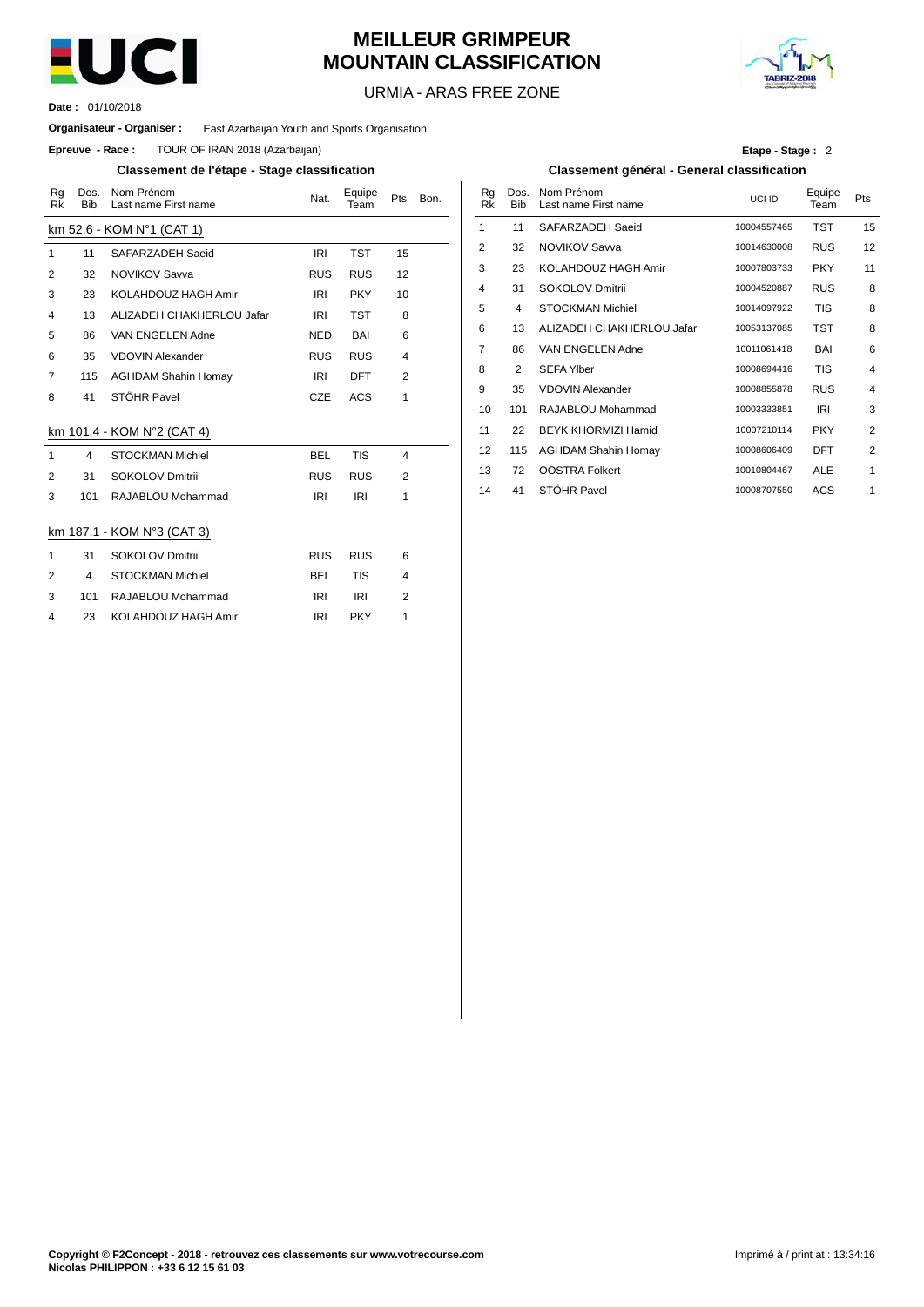

### URMIA - ARAS FREE ZONE **CLASSEMENT GENERAL DES JEUNES BEST YOUNG GENERAL CLASSIFICATION**



**Etape - Stage :** 2

**Distance :** 359.5 km

**Date :** 01/10/2018

**Organisateur - Organiser :** East Azarbaijan Youth and Sports Organisation

**Epreuve - Race :** TOUR OF IRAN 2018 (Azarbaijan)

| Rang<br>Rank | Dos.<br><b>Bib</b> | <b>NOM Prénom</b><br>Last name First Name  | Equipe<br>Team               | UCI ID      | Temps<br>Time | Ecart<br>Gap |
|--------------|--------------------|--------------------------------------------|------------------------------|-------------|---------------|--------------|
| 1            | 25                 | <b>GANJKHANLOU Mohammad</b>                | PISHGAMAN CYCLING TEAM       | 10010653513 | 08h43'16"     |              |
| 2            | 1                  | STOCKMAN Abram                             | <b>TARTELETTO - ISOREX</b>   | 10013892404 | 08h43'31"     | 15"          |
| 3            | 61                 | LAŠINIS Venantas                           | <b>STAKI - TECHNORAMA</b>    | 10009973705 | 08h43'32"     | 16"          |
| 4            | 14                 | <b>NAJAFI Bahram</b>                       | <b>TABRIZ SHAHRDARY TEAM</b> | 10009680378 | 08h43'32"     | 16"          |
| 5            | 55                 | SOKOLOV Nikita                             | VINO - ASTANA MOTORS         | 10015082672 | 08h43'32"     | 16"          |
| 6            | 4                  | <b>STOCKMAN Michiel</b>                    | <b>TARTELETTO - ISOREX</b>   | 10014097922 | 08h45'35"     | 02'19"       |
| 7            | 32                 | <b>NOVIKOV Savva</b>                       | <b>RUSSIA NATIONAL TEAM</b>  | 10014630008 | 08h47'45"     | 04'29"       |
| 8            | 102                | <b>JAMAHISIAN GHALEHSEFIDI Amirhossein</b> | <b>IRANIAN NATIONAL TEAM</b> | 10011136994 | 08h48'00"     | 04'44"       |
| 9            | 93                 | SHIRALIYEV Karim                           | AZERBAIJAN NATIONAL TEAM     | 10015334165 | 08h50'15"     | 06'59"       |
| 10           | 13                 | ALIZADEH CHAKHERLOU Jafar                  | <b>TABRIZ SHAHRDARY TEAM</b> | 10053137085 | 08h53'18"     | 10'02"       |
| 11           | 36                 | NIKIFOROV Arseny                           | RUSSIA NATIONAL TEAM         | 10010165277 | 08h57'55"     | 14'39"       |
| 12           | 94                 | <b>MIKAYILZADE Musa</b>                    | AZERBAIJAN NATIONAL TEAM     | 10010197007 | 08h57'55"     | 14'39"       |
| 13           | 54                 | <b>VOLOSHIN Alexey</b>                     | VINO - ASTANA MOTORS         | 10009816178 | 08h57'55"     | 14'39"       |
| 14           | 33                 | SMIRNOV Alexandr                           | <b>RUSSIA NATIONAL TEAM</b>  | 10015769150 | 08h57'55"     | 14'39"       |
| 15           | 84                 | <b>KIPKEMBOI Salim</b>                     | <b>BIKE AID</b>              | 10054296439 | 08h57'55"     | 14'39"       |
| 16           | 56                 | <b>SEMENOV Alexandr</b>                    | VINO - ASTANA MOTORS         | 10011219446 | 08h57'55"     | 14'39"       |
| 17           | 114                | JAFAR ZADEH Morteza                        | <b>DFT TEAM</b>              | 10067246848 | 09h00'49"     | 17'33"       |
| 18           | 83                 | <b>KAGIMU Charles</b>                      | <b>BIKE AID</b>              | 10064580156 | 09h00'57"     | 17'41"       |
| 19           | 63                 | <b>VAITAITIS Kestutis</b>                  | <b>STAKI - TECHNORAMA</b>    | 10015992048 | 09h08'50"     | 25'34"       |
| 20           | 64                 | <b>KUPSTAITIS Povilas</b>                  | STAKI - TECHNORAMA           | 10080220802 | 09h08'50"     | 25'34"       |
| 21           | 62                 | <b>GEMBECKAS Tomas</b>                     | <b>STAKI - TECHNORAMA</b>    | 10013985764 | 09h16'11"     | 32'55"       |
|              |                    |                                            |                              |             |               |              |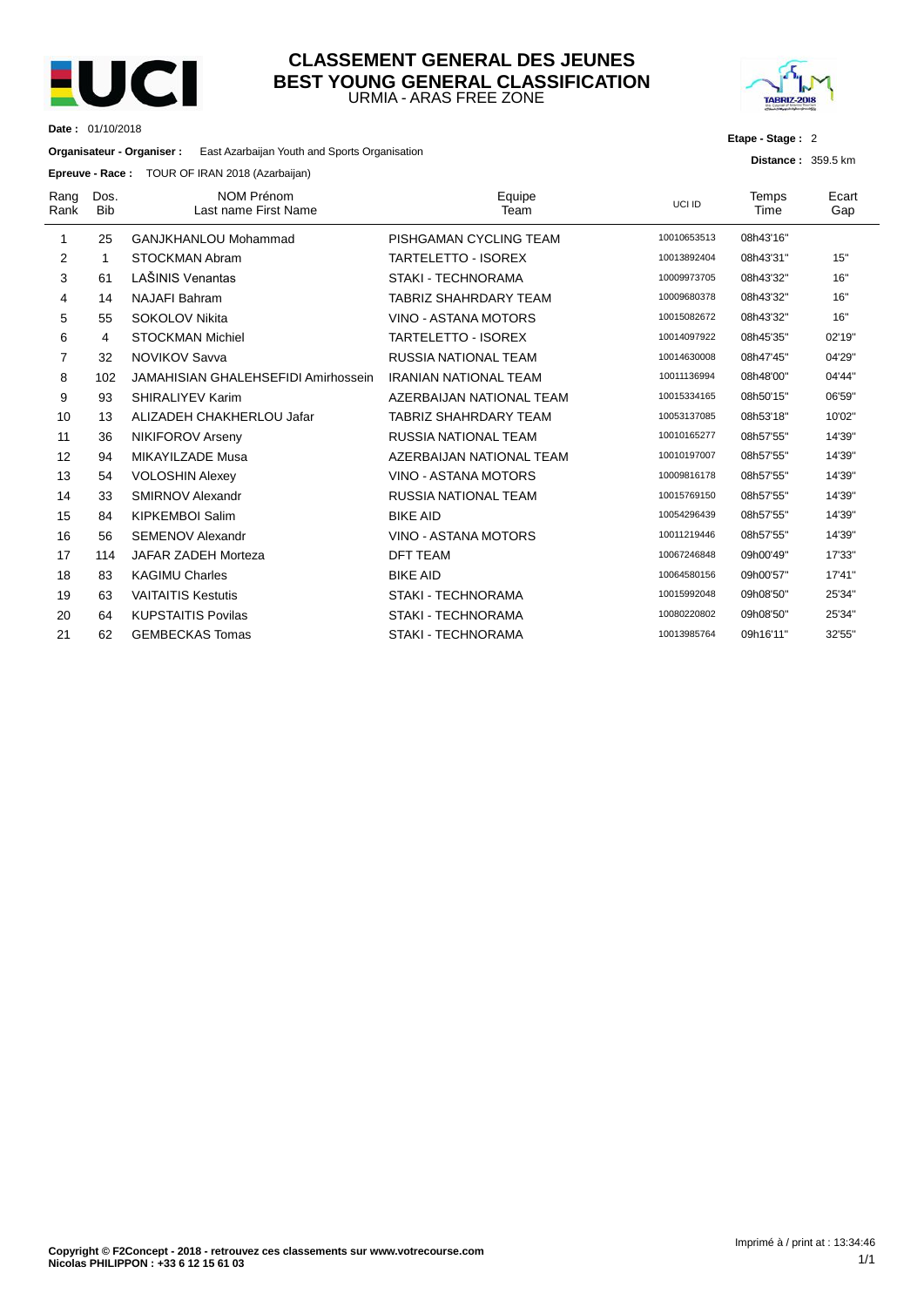

### **CLASSEMENT PAR EQUIPE - TEAM CLASSIFICATION**

URMIA - ARAS FREE ZONE



**Etape - Stage :** 2

**Date :** 01/10/2018

**Organisateur - Organiser :** East Azarbaijan Youth and Sports Organisation

**Epreuve - Race :** TOUR OF IRAN 2018 (Azarbaijan)

### **Classement de l'étape - Stage classification Classement général - Général classification**

| Rg<br>Rk | Equipe<br>Team                                    | Temps<br>Time | Ecart<br>Gap |
|----------|---------------------------------------------------|---------------|--------------|
| 1        | RUSSIA NATIONAL TEAM<br>$31 - 32 - 35$            | 15h51'30"     |              |
| 2        | TARTELETTO - ISOREX<br>$4 - 2 - 1$                | 15h52'47"     | 01'17"       |
| 3        | <b>IRANIAN NATIONAL TEAM</b><br>$101 - 106 - 104$ | 15h52'47"     | 01'17"       |
| 4        | PISHGAMAN CYCLING TEAM<br>$25 - 26 - 23$          | 15h55'06"     | 03'36"       |
| 5        | AC SPARTA PRAHA<br>$42 - 44 - 41$                 | 15h55'06"     | 03'36"       |
| 6        | <b>BIKE AID</b><br>$85 - 82 - 86$                 | 15h55'06"     | 03'36"       |
| 7        | ALECTO CYCLINGTEAM<br>$71 - 72 - 74$              | 15h55'06"     | 03'36''      |
| 8        | VINO - ASTANA MOTORS<br>$52 - 51 - 55$            | 15h55'06"     | 03'36"       |
| 9        | <b>TABRIZ SHAHRDARY TEAM</b><br>$14 - 11 - 13$    | 15h57'27"     | 05'57"       |
| 10       | STAKI - TECHNORAMA<br>$61 - 62 - 65$              | 16h14'56"     | 23'26"       |
| 11       | <b>DFT TEAM</b><br>$111 - 112 - 116$              | 16h14'56"     | 23'26"       |
| 12       | <b>GUN AY TABRIZ TEAM</b><br>122 - 125 - 121      | 16h24'51"     | 33'21"       |

| Rg<br>Rk | Equipe<br>Team               | Temps<br>Time | Ecart<br>Gap |
|----------|------------------------------|---------------|--------------|
| 1        | TARTELETTO - ISOREX          | 26h12'45"     |              |
| 2        | <b>BIKE AID</b>              | 26h15'04"     | 02'19"       |
| 3        | VINO - ASTANA MOTORS         | 26h15'04"     | 02'19"       |
| 4        | PISHGAMAN CYCLING TEAM       | 26h15'04"     | 02'19"       |
| 5        | ALECTO CYCLINGTEAM           | 26h15'04"     | 02'19"       |
| 6        | AC SPARTA PRAHA              | 26h15'04"     | 02'19"       |
| 7        | <b>RUSSIA NATIONAL TEAM</b>  | 26h15'46"     | 03'01"       |
| 8        | <b>IRANIAN NATIONAL TEAM</b> | 26h18'33"     | 05'48"       |
| 9        | <b>TABRIZ SHAHRDARY TFAM</b> | 26h21'53"     | 09'08"       |
| 10       | <b>DFT TEAM</b>              | 26h52'38"     | 39'53"       |
| 11       | <b>GUN AY TABRIZ TEAM</b>    | 26h57'08"     | 44'23"       |
| 12       | STAKI - TECHNORAMA           | 27h01'12"     | 48'27"       |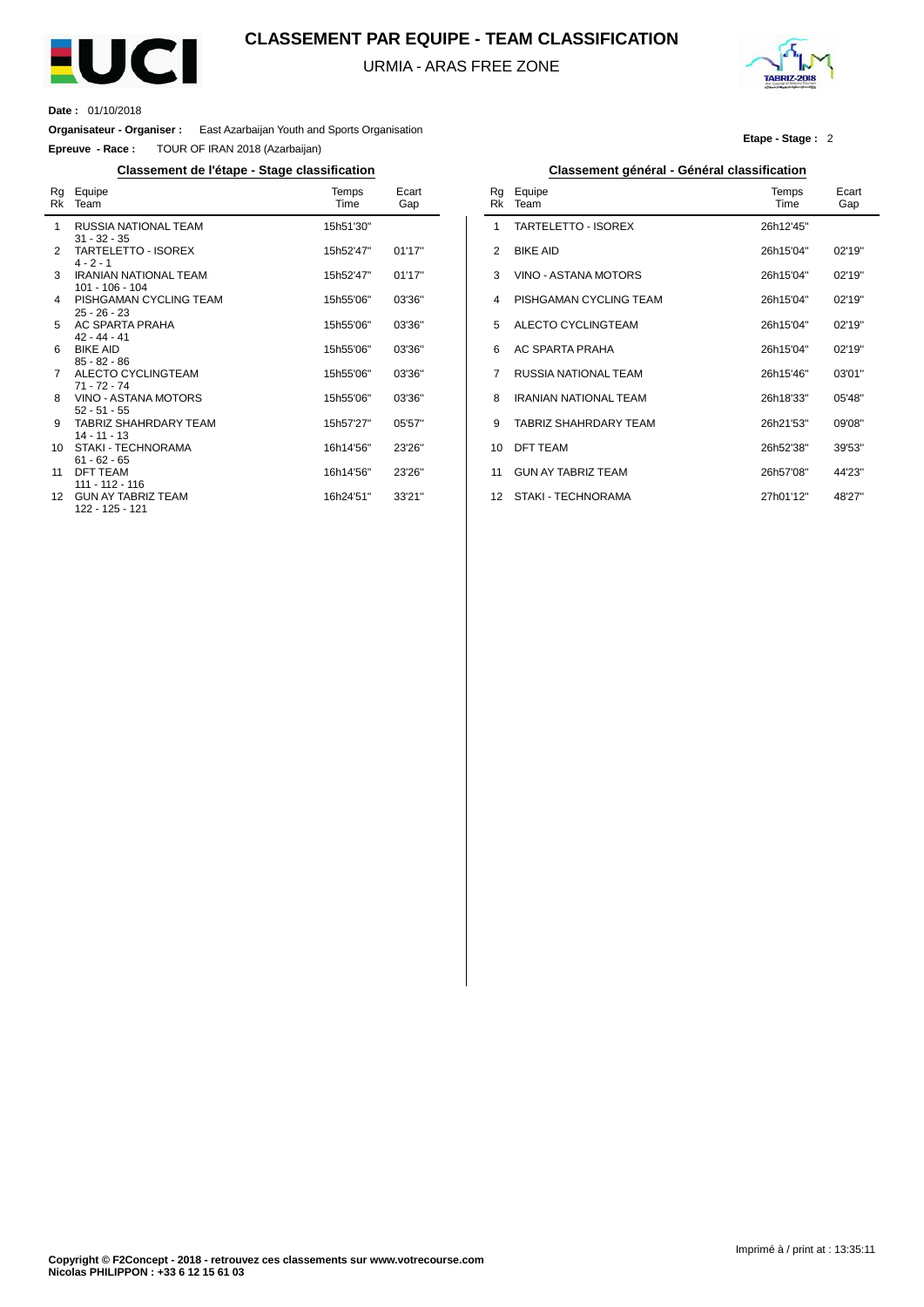# ORDRE DES VOITURES POUR L'ETAPE N° 3 CONVOY ORDER FOR STAGE 3

| Rang<br>Rank   | Equipe<br>Team               |  |  |  |
|----------------|------------------------------|--|--|--|
| 1              | RUSSIA NATIONAL TEAM         |  |  |  |
| $\overline{2}$ | PISHGAMAN CYCLING TEAM       |  |  |  |
| 3              | <b>BIKE AID</b>              |  |  |  |
| $\overline{4}$ | <b>ALECTO CYCLINGTEAM</b>    |  |  |  |
| 5              | <b>TARTELETTO - ISOREX</b>   |  |  |  |
| 6              | <b>AC SPARTA PRAHA</b>       |  |  |  |
| $\overline{7}$ | STAKI - TECHNORAMA           |  |  |  |
| 8              | VINO - ASTANA MOTORS         |  |  |  |
| 9              | <b>TABRIZ SHAHRDARY TEAM</b> |  |  |  |
| 10             | <b>IRANIAN NATIONAL TEAM</b> |  |  |  |
| 11             | <b>DFT TEAM</b>              |  |  |  |
| 12             | <b>GUN AY TABRIZ TEAM</b>    |  |  |  |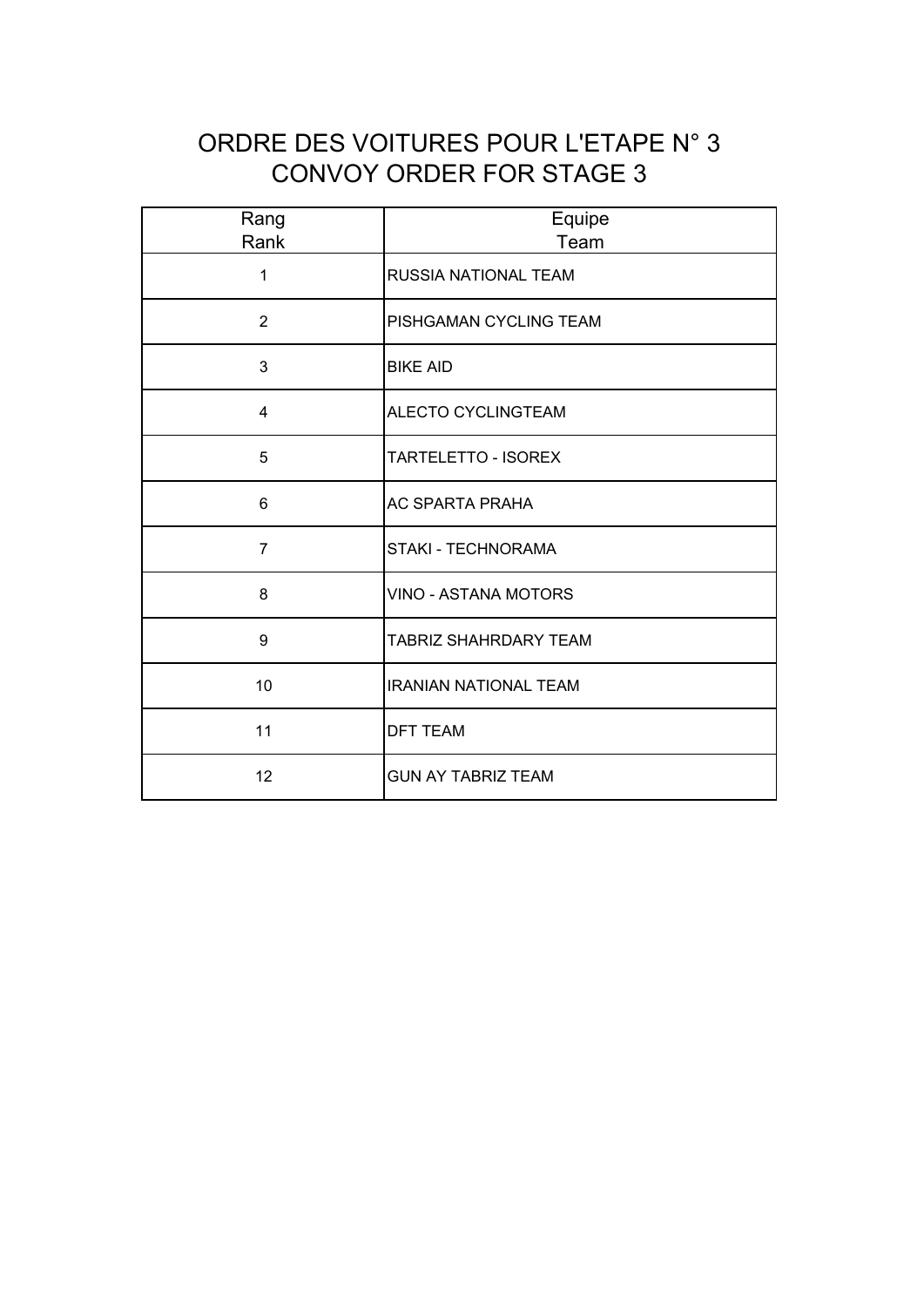### **PORTEURS DE MAILLOTS POUR L'ETAPE N°3 JERSEY WEARERS FOR STAGE 3**

TOUR OF IRAN 2018 (Azarbaijan) East Azarbaijan Youth and Sports Organisation **Date :** 01/10/2018 **Organisateur - Organiser : Epreuve - Race :**

### **Classement général au temps / General classification**

SOKOLOV Dmitrii - RUSSIA NATIONAL TEAM (31)

### **Classement général des GPM / Mountain classification**

Leader : SAFARZADEH Saeid - TABRIZ SHAHRDARY TEAM (11) Porteur / Wearer : SAFARZADEH Saeid - TABRIZ SHAHRDARY TEAM (11)

### **Classement général des sprints / Sprints classification**

Leader : GANJKHANLOU Mohammad - PISHGAMAN CYCLING TEAM (25) Porteur / Wearer : GANJKHANLOU Mohammad - PISHGAMAN CYCLING TEAM (25)

### **Classement général des jeunes / Best young classification**

Leader : GANJKHANLOU Mohammad - PISHGAMAN CYCLING TEAM (25) Porteur / Wearer : STOCKMAN Abram - TARTELETTO - ISOREX (1)

### **Classement général par équipe / Team classification**

TARTELETTO - ISOREX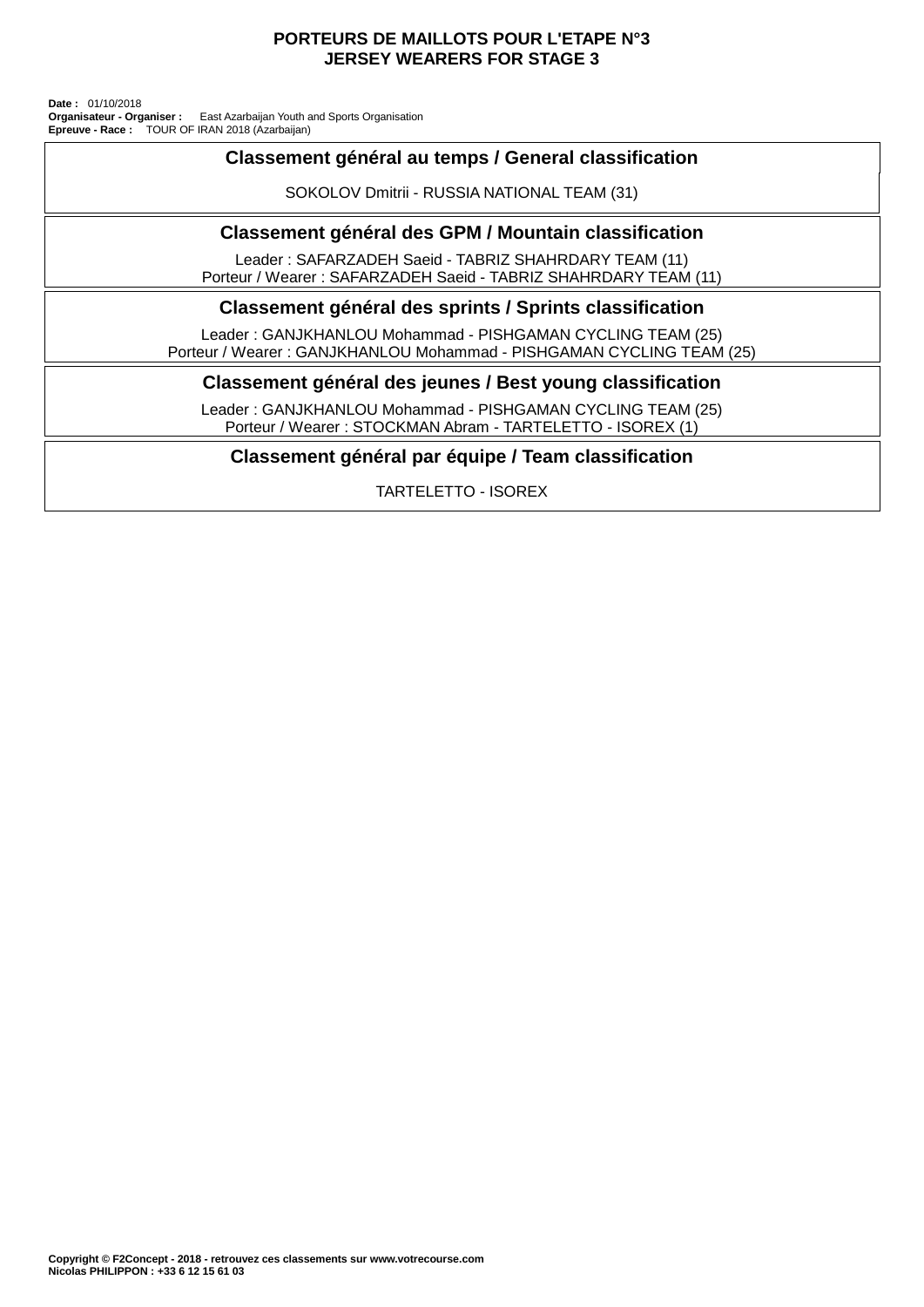# **Communiqué des commissaires Communique of the Commissaires panel**

TOUR OF IRAN 2018 (Azarbaijan) Du 30/09/18 au 05/10/18

| Communique N°2 (étape/Stage : URMIA - ARAS FREE ZONE)                                                                                              |  |  |  |  |
|----------------------------------------------------------------------------------------------------------------------------------------------------|--|--|--|--|
| Art. 12.1.040 - 11.1.2<br>Pushing off against car.                                                                                                 |  |  |  |  |
| Race number 81 - SCHÄFER Timo - BIKE AID - 10009395947<br>Race number 11 - SAFARZADEH Saeid - TABRIZ SHAHRDARY TEAM - 10004557465                  |  |  |  |  |
| Fine 50CHF, 10" penalty and 5 penalty points in points classification                                                                              |  |  |  |  |
| Art. 12.1.040 - 19.2.2<br>Sheltering for some time behind or falling into the slip stream of team vehicle                                          |  |  |  |  |
| Race number 113 - BAHARI Mahdi - DFT TEAM - 10070504129<br>Race number 103 - RAHMANIBEIRAGH Mohsen - IRANIAN NATIONAL TEAM - 10007448671           |  |  |  |  |
| Fine 50CHF and 20" penalty                                                                                                                         |  |  |  |  |
| TM DFT TEAM - NEMATI KHIAVI Rahim - 10070505745<br>TM IRANIAN NATIONAL TEAM - MEHRABANI AZAR - 10005572733                                         |  |  |  |  |
| Fine 200CHF                                                                                                                                        |  |  |  |  |
| Art. 12.1.040 - 37bis<br>Sticky bidon                                                                                                              |  |  |  |  |
| Race number 114 - JAFAR ZADEH Morteza - DFT TEAM - 10067246848<br>Race number 13 - ALIZADEH CHAKHERLOU Jafar - TABRIZ SHAHRDARY TEAM - 10053137085 |  |  |  |  |
| Fine 30CHF                                                                                                                                         |  |  |  |  |
| TM DFT TEAM - NEMATI KHIAVI Rahim - 10070505745<br>TM TABRIZ SHAHRDARY TEAM - MIZBANI IRANAGH - 10001198134                                        |  |  |  |  |
| Fine 30CHF                                                                                                                                         |  |  |  |  |
| TM PISHGAMAN CYCLING TEAM - SEYEDREZAEIKHORMIZI Seyedmostafa - 10002677382 (two offences)                                                          |  |  |  |  |
| Fine 100CHF                                                                                                                                        |  |  |  |  |
| Art. 12.1.040 - 18<br>Rider holding on to his team's vehicle (rider)                                                                               |  |  |  |  |
| Race number 96 - GAHRAMANLI Kanan - AZERBAIJAN NATIONAL TEAM - 10009737972                                                                         |  |  |  |  |
| Fine 200CHF and elimination                                                                                                                        |  |  |  |  |
| TM AZERBAIJAN NATIONAL TEAM - HEYDAROV Elvin - 10050304786                                                                                         |  |  |  |  |
| Fine 200CHF and elimination and team exclusion of the vehicle for the duration of the race without the possibility<br>of replacement               |  |  |  |  |
|                                                                                                                                                    |  |  |  |  |

Epreuve organisée par : East Azarbaijan Youth and Sports Organisation

Imprimé à / print at : 13:44:56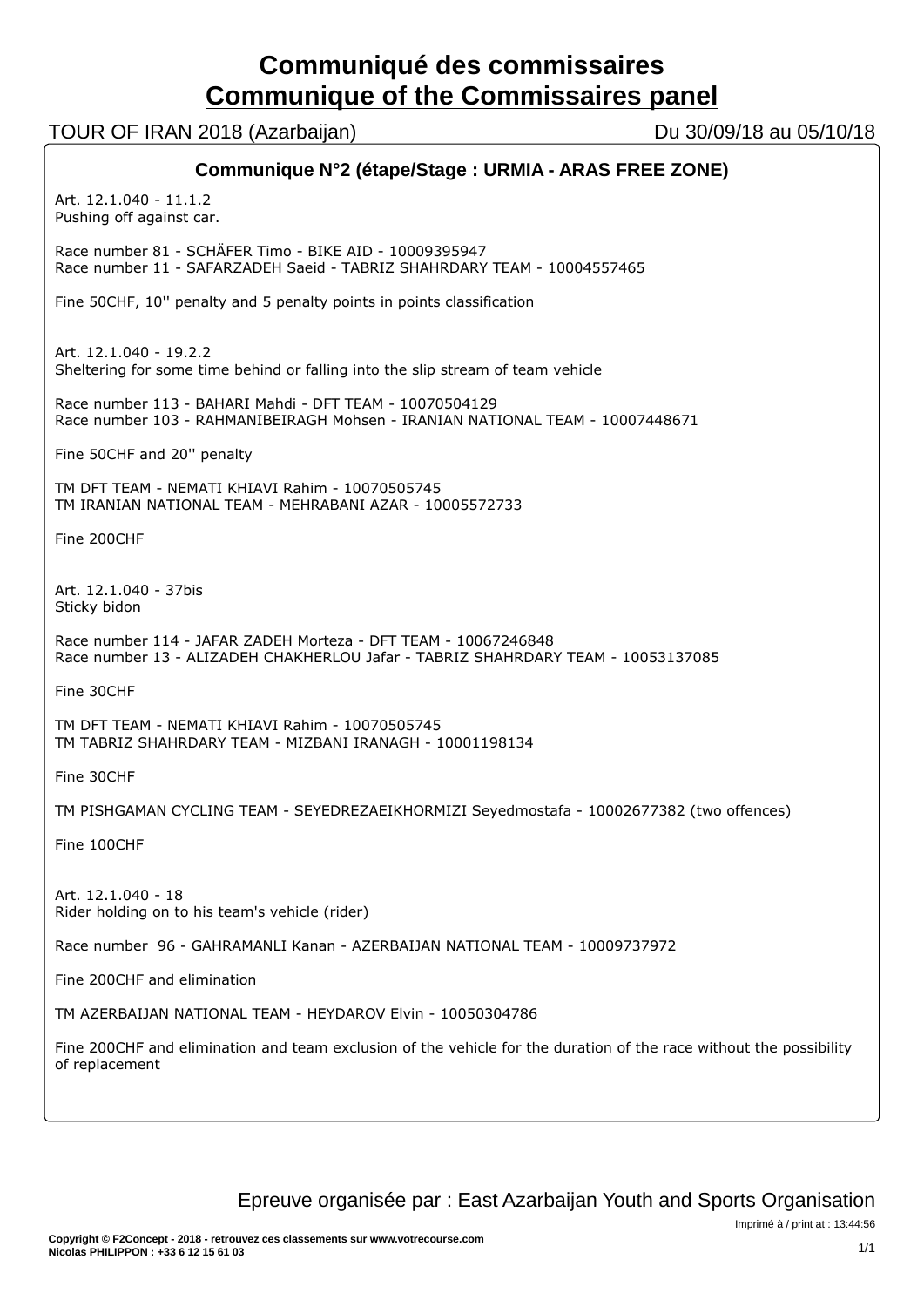# **GRILLE - GRID**

**Etape - Stage** : 3 3

| TARTELETTO -<br><b>ISOREX</b>           | STOCKMAN Abram<br>5eme à 03'47"(23)                         | 2<br><b>SEFA Ylber</b><br>6eme à 03'48"(15)                              | 3<br>DE ROOZE Niels<br>20eme à 08'16"(36)                                                              | * STOCKMAN<br>Michiel<br>16eme à 05'51"(28)       | 5<br><b>SCHEIRE Ruben</b>                                                       | 6<br>DE JONGHE Kevin<br>22eme à 08'16"(48) 54eme à 21'08"(108)                                  |
|-----------------------------------------|-------------------------------------------------------------|--------------------------------------------------------------------------|--------------------------------------------------------------------------------------------------------|---------------------------------------------------|---------------------------------------------------------------------------------|-------------------------------------------------------------------------------------------------|
| <b>TABRIZ SHAHRDARY</b><br><b>TEAM</b>  | 11<br>SAFARZADEH Saeid MAZOCHIAN Mehdi                      | $12 \overline{ }$<br>31eme à 08'26"(63) 52eme à 21'08"(103)              | 13<br>* ALIZADEH<br>CHAKHERLOU Jafar<br>36eme à 13'34"(90)                                             | 14<br>* NAJAFI Bahram<br>11eme à 03'48"(33)       | 15                                                                              |                                                                                                 |
| <b>PISHGAMAN</b><br><b>CYCLING TEAM</b> | 21<br><b>MOAZAMI GODARZI</b><br>Arvin<br>28eme à 08'16"(60) | 22<br><b>BEYK KHORMIZI</b><br>Hamid<br>13eme à 03'48"(41)                | 23<br>KOLAHDOUZ HAGH<br>Amir<br>24eme à 08'16"(50)                                                     | 24<br><b>ARIYAN Behnam</b><br>44eme à 18'11"(94)  | 25<br>* GANJKHANLOU<br>Mohammad<br>2eme à 03'32"(7)                             | 26<br>SOHRABI Mehdi<br>23eme à 08'16"(50)                                                       |
| <b>RUSSIA NATIONAL</b><br><b>TEAM</b>   | 31<br><b>SOKOLOV Dmitrii</b><br>1er en 08h39'44"(4)         | 32<br>* NOVIKOV Savva<br>18eme à 08'01"(21)                              | 33<br>42eme à 18'11"(83)   27eme à 08'16"(56)                                                          | 35<br>SMIRNOV Alexandr VDOVIN Alexander           | 36<br>NIKIFOROV Arseny<br>38eme à 18'11"(65)                                    |                                                                                                 |
| AC SPARTA PRAHA                         | 41<br>STÖHR Pavel<br>25eme à 08'16"(54)                     | 42<br>STÖHR Jan<br>8eme à 03'48"(20)                                     | 43<br>KALOJÍROS Tomáš<br>37eme à 13'43"(76)                                                            | 44<br><b>FIALA Petr</b><br>21eme à 08'16"(40)     | 45                                                                              |                                                                                                 |
| VINO - ASTANA<br><b>MOTORS</b>          | 51<br><b>ASTAFYEV Stepan</b><br>30eme à 08'16"(70)          | 52<br>KAMYSHEV Arman<br>10eme à 03'48"(23)                               | 53<br>NEPOMNYACHSHIY<br>Yevgeniy<br>46eme à 18'11"(97)                                                 | 54<br>* VOLOSHIN Alexey<br>41eme à 18'11"(81)     | 55<br>* SOKOLOV Nikita<br>12eme à 03'48"(36)                                    | 56<br>* SEMENOV<br>Alexandr<br>47eme à 18'11"(105)                                              |
| STAKI -<br><b>TECHNORAMA</b>            | 61<br>* LAŠINIS Venantas<br>9eme à 03'48"(22)               | 62<br>* GEMBECKAS<br>Tomas<br>67eme à 36'27"(106)                        | 63<br>* VAITAITIS Kestutis<br> 65eme à 29'06"(111)  <sub>66eme</sub> à 29'06"(113) 64eme à 29'06"(104) | 64<br>* KUPSTAITIS<br>Povilas                     | 65<br><b>SERTVYTIS</b><br>Donatas                                               |                                                                                                 |
| <b>ALECTO</b><br><b>CYCLINGTEAM</b>     | 71<br><b>DOETS Marco</b><br>19eme à 08'16"(27)              | 72<br><b>OOSTRA Folkert</b><br>14eme à 04'28"(41)                        | 73<br><b>DEKKER Sjors</b><br>35eme à 11'25"(97)                                                        | 74<br><b>OTTEMA Rick</b><br>4eme à 03'46" (39)    | 75<br><b>OVERSTE Matthew</b>                                                    | 76<br>PIETERS Roy<br>39eme à 18'11"(66) 62eme à 22'25"(128)                                     |
| <b>BIKE AID</b>                         | 81<br>SCHÄFER Timo<br>60eme à 21'44"(129)                   | 82<br><b>HENDRICKS Clint</b><br>7eme à 03'48"(17)                        | 83<br>* KAGIMU Charles<br>57eme à 21'13"(127) 43eme à 18'11"(84)                                       | 84<br>* KIPKEMBOI Salim                           | 85<br><b>ABRAHAM Meron</b><br>3eme à 03'39"(10)                                 | 86<br><b>VAN ENGELEN</b><br>Adne<br>26eme à 08'16"(54)                                          |
| AZERBAIJAN<br>NATIONAL TEAM             | 91                                                          | 92                                                                       | 93<br>SHIRALIYEV Karim<br>32eme à 10'31"(68)                                                           | 94<br>* MIKAYILZADE<br>Musa<br>40eme à 18'11"(70) | 95                                                                              | 96                                                                                              |
| <b>IRANIAN NATIONAL</b><br><b>TEAM</b>  | 101<br>RAJABLOU<br>Mohammad<br>17eme à 05'56"(46)           | 102<br>* JAMAHISIAN<br>GHALEHSEFIDI<br>Amirhossein<br>29eme à 08'16"(67) | 103<br>RAHMANIBEIRAGH<br>Mohsen<br>59eme à 21'28"(105)                                                 | 104<br><b>ARMOON Mehdi</b><br>15eme à 05'02"(37)  | 105<br>SEYEDGHALICHI<br>Seyedmiladmohamm<br>ad<br>55eme à 21'08"(111)           | 106<br>MAHDI Olamaei<br>33eme à 11'13"(62)                                                      |
| <b>DFT TEAM</b>                         | 111<br>NEMATI KHIAVI Ali<br>34eme à 11'13"(74)              | 112<br>POURESMAEIL<br>Mohammad<br>50eme à 21'08"(92)                     | 113<br><b>BAHARI Mahdi</b><br>68eme à 39'24"(117)                                                      | 114<br>* JAFAR ZADEH<br>Morteza                   | 115<br><b>AGHDAM Shahin</b><br>Homay                                            | 116<br><b>HASHEMI</b><br>Mohammad<br>49eme à 21'05"(96) 51eme à 21'08"(100) 63eme à 29'01"(107) |
| <b>GUN AY TABRIZ</b><br><b>TEAM</b>     | 121<br>SAHRAEI BONAB<br><b>TOHID</b><br>53eme à 21'08"(105) | 122<br>PAYDAR<br>SHIRVANEHDEH<br>SAJJAD<br>48eme à 18'37"(88)            | 123<br>MOKHTARI MEMAR<br>Farhad<br>45eme à 18'11"(94)                                                  | 124<br><b>SAJEDI Miraref</b>                      | 125<br><b>NAJMI BONAB</b><br>Hossein<br>56eme à 21'08"(113) 58eme à 21'18"(109) | 126<br><b>BAGHERI Esmaeil</b><br>61eme à 22'21"(124)                                            |